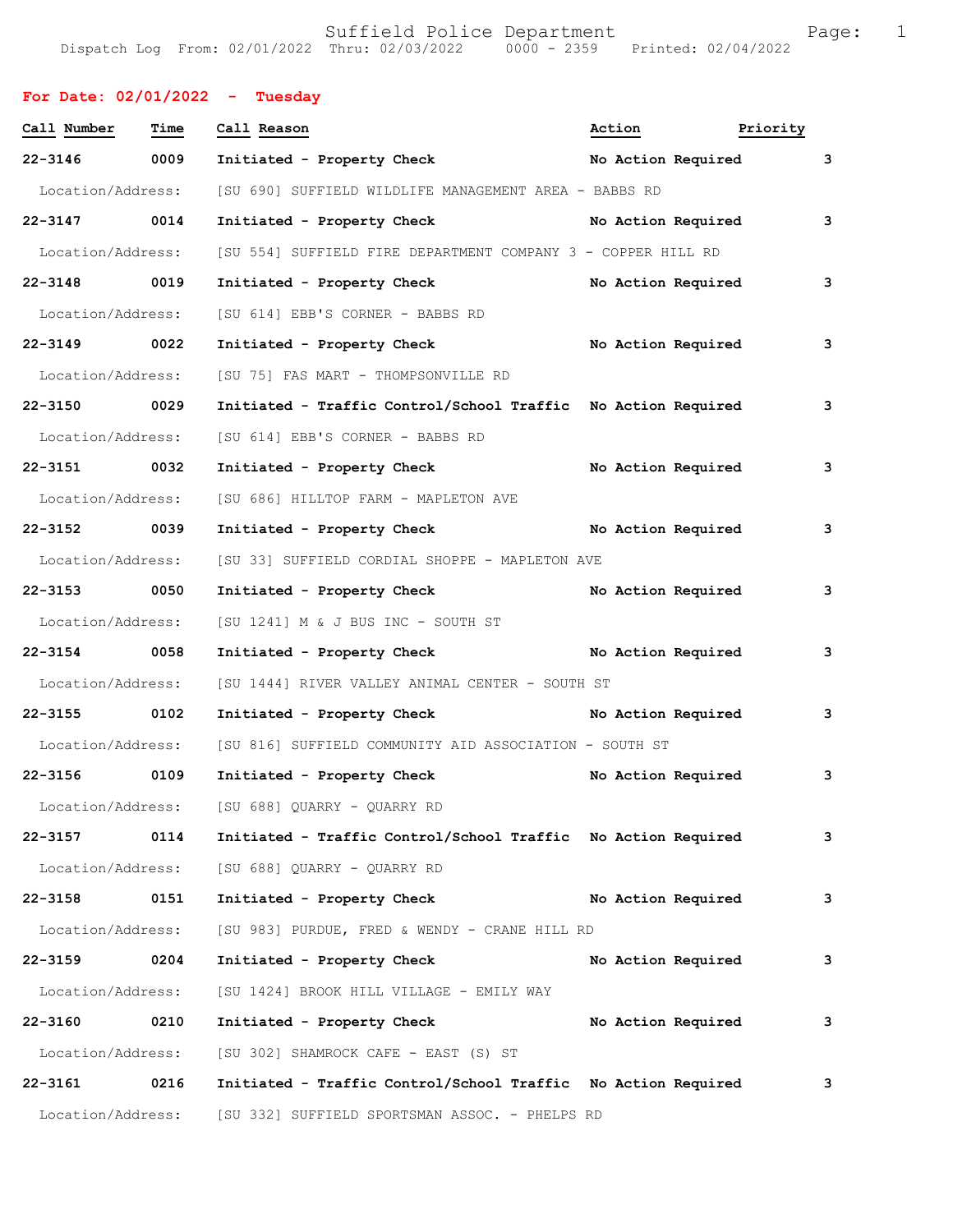|                                   |                   | Suffield Police Department<br>Dispatch Log From: 02/01/2022 Thru: 02/03/2022 0000 - 2359 Printed: 02/04/2022 |                         | Page:        | 2 |
|-----------------------------------|-------------------|--------------------------------------------------------------------------------------------------------------|-------------------------|--------------|---|
| 22-3162                           | 0317              | Initiated - Traffic Control/School Traffic No Action Required                                                |                         | 3            |   |
| Location/Address:                 |                   | [SU 554] SUFFIELD FIRE DEPARTMENT COMPANY 3 - COPPER HILL RD                                                 |                         |              |   |
| 22-3163 0355                      |                   | Initiated - Property Check No Action Required                                                                |                         | 3            |   |
| Location/Address:                 |                   | [SU 552] SUFFIELD FIRE DEPARTMENT COMPANY 2 - RATLEY RD                                                      |                         |              |   |
| 22-3164 0404                      |                   | Initiated - Property Check No Action Required                                                                |                         | 3            |   |
| Location/Address:                 |                   | [SU 66] CRAWFORD DOOR COMPANY - THOMPSONVILLE RD                                                             |                         |              |   |
| 22-3165 0415                      |                   | Initiated - Property Check                                                                                   | No Action Required      | 3            |   |
| Location/Address:                 |                   | [SU 333] SUFFIELD VETERINARY HOSPITAL - EAST (S) ST                                                          |                         |              |   |
| 22-3166 0415<br>Location/Address: |                   | Phone - MEDICAL - MEDIC 21<br>[SU 259] PARK PLACE - BRIDGE ST                                                | Services Rendered 1     |              |   |
| $22 - 3168$                       | 0542              | Initiated - Traffic Control/School Traffic No Action Required                                                |                         | 3            |   |
| Location/Address:                 |                   | BY 1265 EAST ST NORTH - EAST (N) ST                                                                          |                         |              |   |
| 22-3169 0556                      |                   | Phone - Burglar Alarm/Silent Manusch Building Checked/Secure                                                 |                         | $\mathbf{2}$ |   |
| Location/Address:                 |                   | [SU 982] BRIGHT HORIZONS - MOUNTAIN RD                                                                       |                         |              |   |
| 22-3170 0710                      |                   | Initiated - Traffic Control/School Traffic  No Action Required                                               |                         | 3            |   |
| Location/Address:                 |                   | [SU 583] SUFFIELD HIGH SCHOOL - SHELDON ST                                                                   |                         |              |   |
| 22-3171                           | 0717              | Initiated - Traffic Control/School Traffic No Action Required                                                |                         | 3            |   |
| Location/Address:                 |                   | [SU 323] SUFFIELD MIDDLE SCHOOL - MOUNTAIN RD                                                                |                         |              |   |
| 22-3172 0730                      |                   | Initiated - Property Check                                                                                   | No Action Required      | 3            |   |
| Location/Address:                 |                   | [SU 323] SUFFIELD MIDDLE SCHOOL - MOUNTAIN RD                                                                |                         |              |   |
| 22-3173 0807                      |                   | Initiated - Property Check                                                                                   | No Action Required      | 3            |   |
| Location/Address:                 |                   | [SU 323] SUFFIELD MIDDLE SCHOOL - MOUNTAIN RD                                                                |                         |              |   |
| $22 - 3174$                       | 0812              | Initiated - Property Check                                                                                   | No Action Required      | 3            |   |
| Location/Address:                 |                   | [SU 322] MCALISTER INTERMEDIATE SCHOOL - MOUNTAIN RD                                                         |                         |              |   |
| 22-3175 0821                      |                   | Initiated - Property Check                                                                                   | No Action Required      | 3            |   |
| Location/Address:                 |                   | [SU 689] STATE LINE TURNAROUND - MOUNTAIN RD                                                                 |                         |              |   |
| 22-3176                           | 0826              | Initiated - Property Check                                                                                   | No Action Required      | 3            |   |
| Location/Address:                 |                   | [SU 495] SUFFIELD VAPE & SMOKE SHOP - MAPLETON AVE                                                           |                         |              |   |
| 22-3177 0846                      |                   | Initiated - Property Check                                                                                   | No Action Required      | 3            |   |
| Location/Address:                 |                   | [SU 75] FAS MART - THOMPSONVILLE RD                                                                          |                         |              |   |
| 22-3178 0854                      |                   | Initiated - Property Check No Action Required                                                                |                         | 3            |   |
|                                   | Location/Address: | [SU 334] SUFFIELD VILLAGE SHOPPING CENTER - BRIDGE ST                                                        |                         |              |   |
| 22-3180 0906                      |                   | 911 - MEDICAL - MEDIC 21                                                                                     | Transported to Hospital | 1            |   |
| Location/Address:                 |                   | MAYO, JOYCE - NORTH ST                                                                                       |                         |              |   |
| 22-3179                           | 0909              | Initiated - Community Policing Contact Mo Action Required                                                    |                         | 3            |   |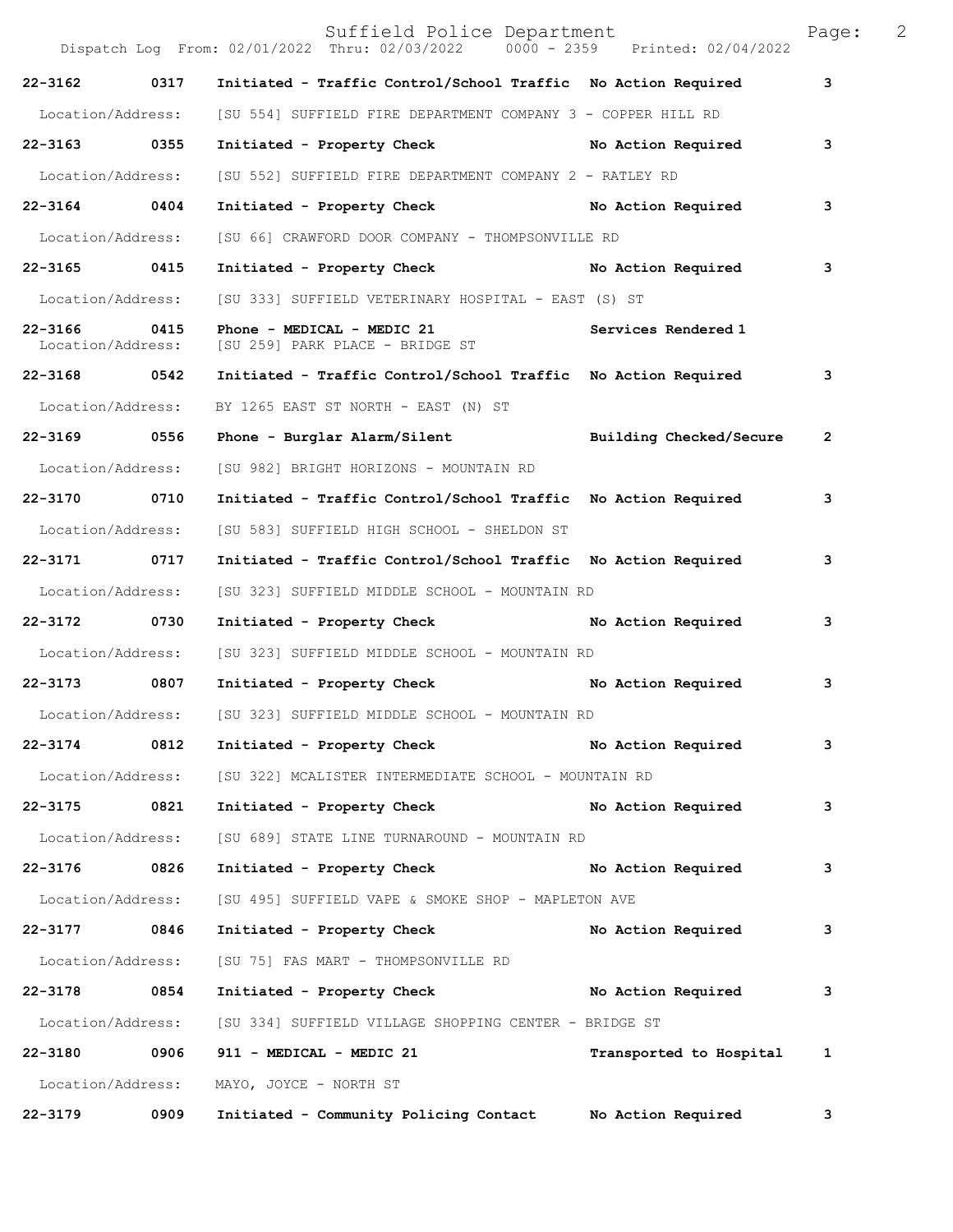|                                   |      | Suffield Police Department<br>Dispatch Log From: 02/01/2022 Thru: 02/03/2022   0000 - 2359   Printed: 02/04/2022 |                               | 3<br>Page: |
|-----------------------------------|------|------------------------------------------------------------------------------------------------------------------|-------------------------------|------------|
|                                   |      | Location/Address: [SU 583] SUFFIELD HIGH SCHOOL - SHELDON ST                                                     |                               |            |
| 22-3181 0909<br>Location/Address: |      | Walk-In - ARREST WARRANT<br>[SU 550] SUFFIELD POLICE DEPARTMENT - MOUNTAIN RD<br>Refer To Arrest: 22-9-AR        | Arrest(s) Made 3              |            |
| $22 - 3182$<br>$\mathbf{1}$       |      | 0913 911 - MEDICAL - MEDIC 22<br>Location/Address: THE SUFFIELD HOUSE - CANAL RD                                 | Taken/Refered to Other Agency |            |
|                                   |      | 22-3183 1017 Phone - Fire Department - Still Alarm Taken/Refered to Other Agency                                 |                               |            |
| 3                                 |      | Location/Address: BRM INVEST. - NORTH MAIN ST<br>Refer To Fire Case: 22-61-IN                                    |                               |            |
|                                   |      | 22-3184 1104 Initiated - Property Check No Action Required                                                       |                               | 3          |
|                                   |      | Location/Address: [SU 323] SUFFIELD MIDDLE SCHOOL - MOUNTAIN RD                                                  |                               |            |
| $22 - 3185$<br>Location/Address:  | 1106 | Walk-In - ARREST WARRANT<br>SUFFIELD POLICE DEPARTMENT - MOUNTAIN RD<br>Refer To Arrest: 22-10-AR                | Arrest(s) Made 3              |            |
| 22-3186 1121                      |      | Initiated - Property Check                                                                                       | No Action Required            | з          |
|                                   |      | Location/Address: [SU 322] MCALISTER INTERMEDIATE SCHOOL - MOUNTAIN RD                                           |                               |            |
| 22-3188 1138                      |      | Phone - MEDICAL - MEDIC 21                                                                                       | Transported to Hospital       | 1          |
| Location/Address:                 |      | COPPER HILL RD                                                                                                   |                               |            |
| 22-3189 1236                      |      | Initiated - Community Policing Contact Mo Action Required                                                        |                               | з          |
| Location/Address:                 |      | SUFFIELD MIDDLE SCHOOL - MOUNTAIN RD                                                                             |                               |            |
| 22-3190 1246                      |      | 911 - MEDICAL - MEDIC 22                                                                                         | Transported to Hospital       | 1          |
| Location/Address:                 |      | LONGVIEW DR                                                                                                      |                               |            |
| 22-3191 1302                      |      | Initiated - Property Check                                                                                       | No Action Required            | з          |
| Location/Address:                 |      | [SU 583] SUFFIELD HIGH SCHOOL - SHELDON ST                                                                       |                               |            |
| $22 - 3192$<br>Location/Address:  | 1307 | Walk-In - FINGERPRINTS<br>SUFFIELD POLICE DEPARTMENT - MOUNTAIN RD                                               | Services Rendered 3           |            |
| 22-3193 1312                      |      | 911 - MEDICAL - MEDIC 22                                                                                         | Transported to Hospital       | 1          |
| Location/Address:                 |      | [SU 259] PARK PLACE - BRIDGE ST                                                                                  |                               |            |
| 22-3194                           | 1356 | Initiated - Traffic Control/School Traffic No Action Required                                                    |                               | 3          |
| Location/Address:                 |      | [SU 583] SUFFIELD HIGH SCHOOL - SHELDON ST                                                                       |                               |            |
| 22-3195                           | 1426 | Initiated - Traffic Control/School Traffic                                                                       | No Action Required            | з          |
| Location/Address:                 |      | [SU 323] SUFFIELD MIDDLE SCHOOL - MOUNTAIN RD                                                                    |                               |            |
| 22-3196 1428                      |      | Initiated - Traffic Control/School Traffic No Action Required                                                    |                               | з          |
| Location/Address:                 |      | SUFFIELD MIDDLE SCHOOL - MOUNTAIN RD                                                                             |                               |            |
| 22-3197                           | 1519 | Walk-In - General Information                                                                                    | No Action Required            | з          |
| Location/Address:                 |      | CEDAR CREST LN                                                                                                   |                               |            |
| 22-3198                           | 1544 | Phone - MEDICAL - MEDIC 21                                                                                       | Transported to Hospital       | 1          |
|                                   |      | Location/Address: [SU 259] PARK PLACE - BRIDGE ST                                                                |                               |            |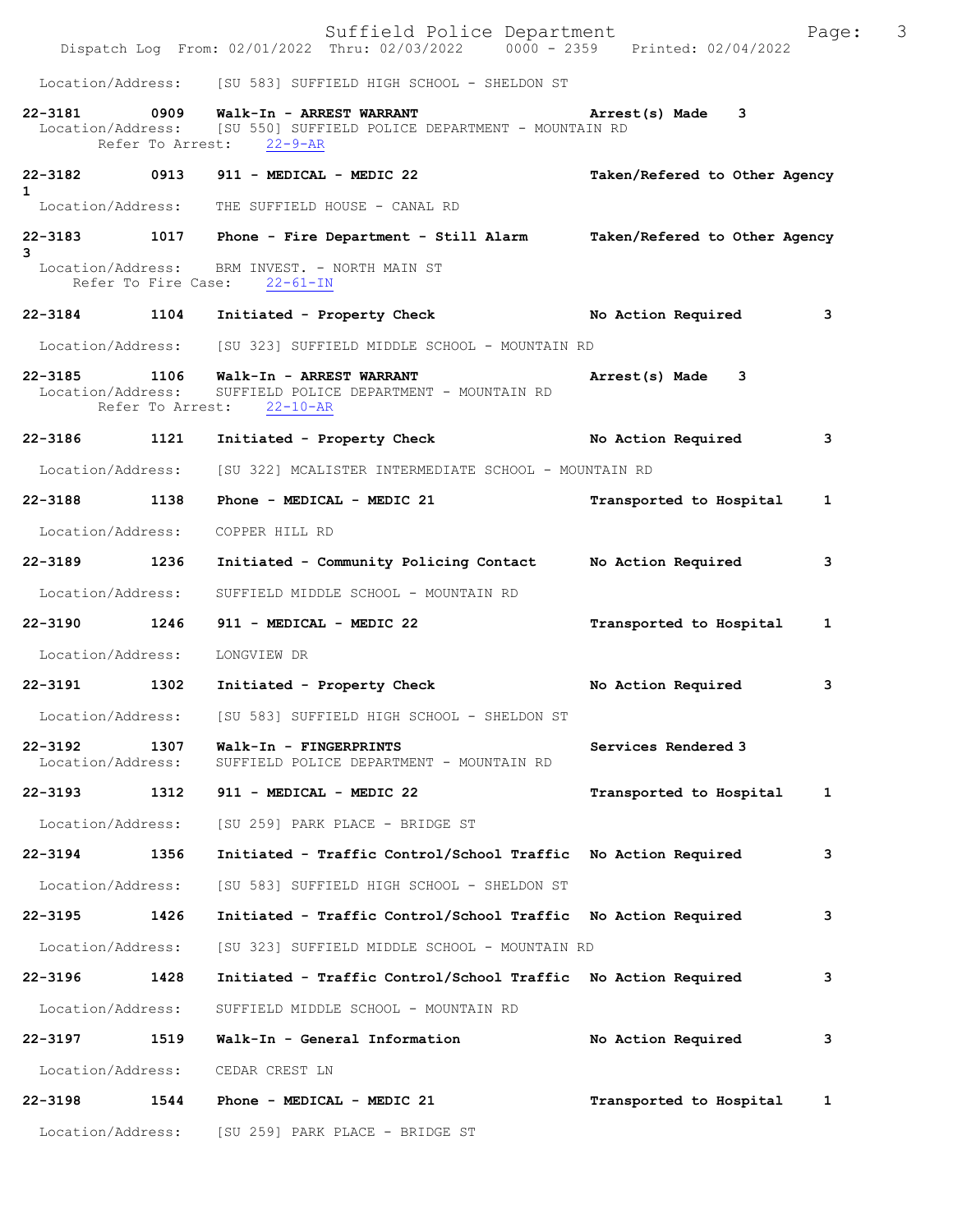Suffield Police Department Fage: 4 Dispatch Log From: 02/01/2022 Thru: 02/03/2022 0000 - 2359 Printed: 02/04/2022 **22-3199 1636 911 - MEDICAL - MEDIC 22 Transported to Hospital 1** Location/Address: [SU 1222] SUFFIELD COMMONS - NORTH MAIN ST **22-3200 1642 Phone - Animal Complaint No Action Required 3** Location/Address: [SU 1188] WILCOX, ROSS & KOZIKOWSKI, NICOLE - EAST (S) ST **22-3201 1710 Phone - Fire Department - Box Alarm Taken/Refered to Other Agency 1**  Location/Address: [SU 411] HORNICK DORM SUFFIELD ACADEMY - STILES LN Refer To Fire Case: 22-62-IN **22-3202 1712 Initiated - Traffic Control/School Traffic Ticket Issued 3**  Location/Address: REMINGTON ST **22-3203 1713 Initiated - Motor Vehicle Violation Verbal Warning 3**  Location/Address: 300 BLOCK - REMINGTON ST **22-3204 1729 Initiated - Motor Vehicle Violation Verbal Warning 3**  Location/Address: 100 BLOCK - REMINGTON ST **22-3205 1743 911 - 911 Hang Up Services Rendered 2**  Location/Address: [SU 427] SUFFIELD BY THE RIVER - CANAL RD **22-3206 1745 Initiated - Motor Vehicle Violation Verbal Warning 3**  300 BLOCK - REMINGTON ST **22-3207 1804 Initiated - Motor Vehicle Violation Ticket Issued 3**  Location/Address: 300 BLOCK - REMINGTON ST **22-3208 1849 Initiated - Motor Vehicle Violation Verbal Warning 3**  Location/Address: **22-3210 1854 Initiated - Follow Up No Action Required 3** Location/Address: SUFFIELD POLICE DEPARTMENT - MOUNTAIN RD **22-3209 1857 911 - 911 Hang Up Services Rendered 2**  Location/Address: **22-3211 2023 Initiated - Property Check No Action Required 3** Location/Address: [SU 6] AIRWAYS GOLF COURSE - SOUTH GRAND ST **22-3212 2032 Initiated - Property Check No Action Required 3** Location/Address: [SU 380] WEST SUFFIELD SHOPS - MOUNTAIN RD **22-3213 2044 911 - Fire Department - Box Alarm Taken/Refered to Other Agency 1**  Location/Address: COPPER HILL RD Refer To Fire Case: 22-63-IN **22-3214 2304 Initiated - Property Check No Action Required 3** Location/Address: [SU 1241] M & J BUS INC - SOUTH ST **22-3215 2307 Phone - M/V Accident (Property) Report Taken 2**  Location/Address: MOUNTAIN RD + PHELPS RD Refer To Accident: 22-18-AC **22-3216 2308 Initiated - Property Check No Action Required 3** Location/Address: [SU 1368] BROADBROOK BREWERY - SOUTH ST

**22-3217 2310 Initiated - Property Check No Action Required 3**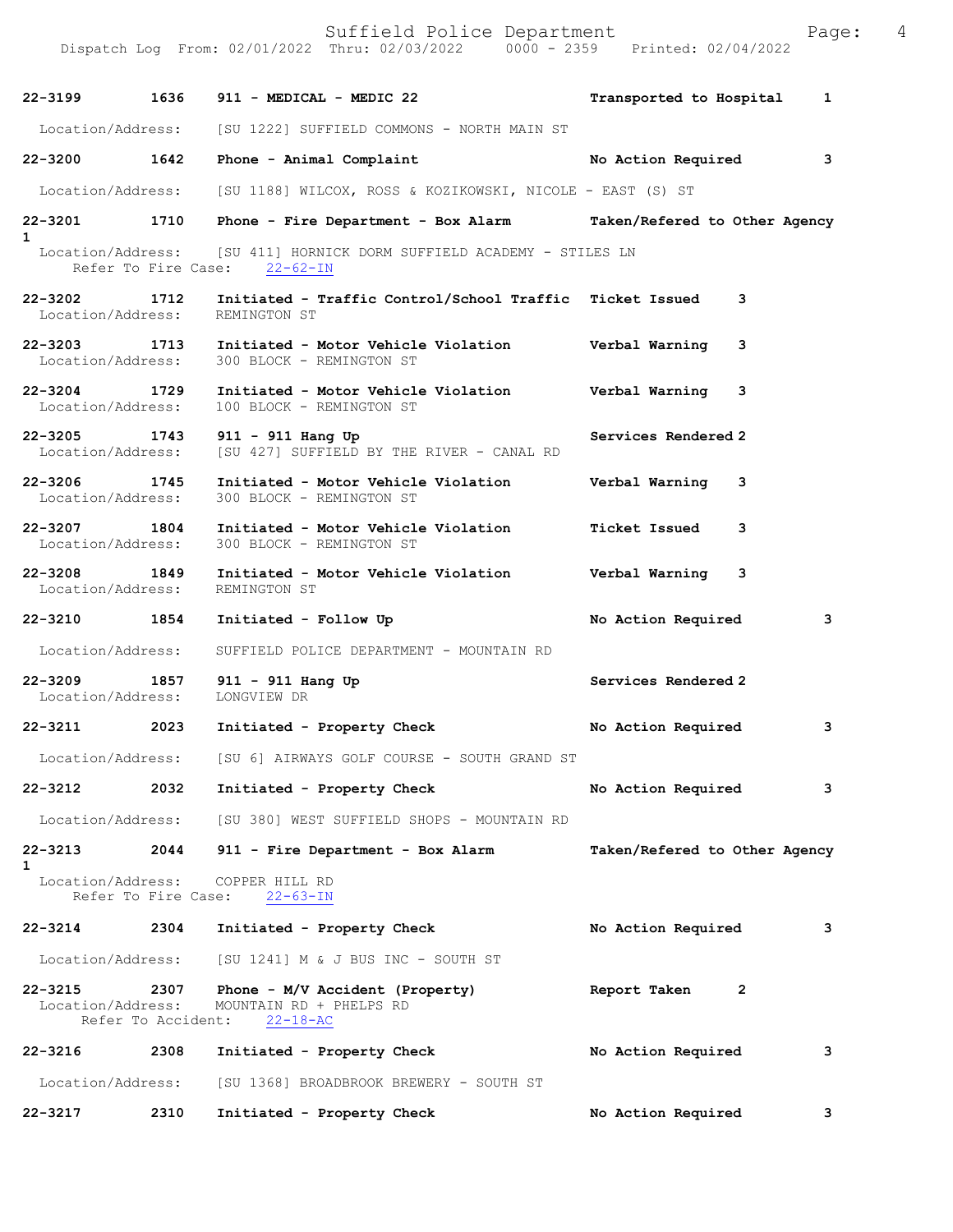$\text{Sufficient}$  Police Department<br>Thru: 02/03/2022 0000 - 2359 Printed: 02/04/2022

|                     | Dispatch Log From: 02/01/2022 Thru: 02/03/2022                                                                                                         | 0000 - 2359 Printed: 02/04/2022 |   |
|---------------------|--------------------------------------------------------------------------------------------------------------------------------------------------------|---------------------------------|---|
|                     | Location/Address: [SU 604] KELLY CONTAINER INC - SOUTH ST                                                                                              |                                 |   |
| 2315<br>$22 - 3218$ | Initiated - Property Check                                                                                                                             | No Action Required              | 3 |
| Location/Address:   | KENNY ROBERTS MEMORIAL DR                                                                                                                              |                                 |   |
| $22 - 3219$<br>2325 | Initiated - Property Check                                                                                                                             | No Action Required              | 3 |
|                     | Location/Address: [SU 583] SUFFIELD HIGH SCHOOL - SHELDON ST                                                                                           |                                 |   |
| 2354<br>$22 - 3220$ | Initiated - Property Check                                                                                                                             | No Action Required              | 3 |
|                     | Location/Address: [SU 230] MIKE'S AUTO BODY - EAST (S) ST                                                                                              |                                 |   |
| 2356<br>$22 - 3221$ | Initiated - Property Check                                                                                                                             | No Action Required              | 3 |
|                     | Location/Address: [SU 302] SHAMROCK CAFE - EAST (S) ST                                                                                                 |                                 |   |
|                     | $22-3222$ 2358 911 - M/V Accident (Property)<br>Location/Address: PARK N FLY - SOUTH ST<br>Refer To Accident: 22-19-AC<br>Refer To Fire Case: 22-64-IN | $\mathbf{2}$<br>Report Taken    |   |

**For Date: 02/02/2022 - Wednesday**

**22-3223 0011 Initiated - Property Check No Action Required 3** Location/Address: [SU 554] SUFFIELD FIRE DEPARTMENT COMPANY 3 - COPPER HILL RD **22-3224 0025 Initiated - Traffic Control/School Traffic No Action Required 3** Location/Address: [SU 554] SUFFIELD FIRE DEPARTMENT COMPANY 3 - COPPER HILL RD **22-3225 0100 Initiated - Traffic Control/School Traffic No Action Required 3** Location/Address: [SU 614] EBB'S CORNER - BABBS RD **22-3226 0211 Initiated - Property Check No Action Required 3** Location/Address: [SU 688] QUARRY - QUARRY RD **22-3227 0228 Initiated - Traffic Control/School Traffic No Action Required 3** Location/Address: [SU 688] QUARRY - QUARRY RD **22-3228 0231 Initiated - Follow Up No Action Required 3** Location/Address: [SU 550] SUFFIELD POLICE DEPARTMENT - MOUNTAIN RD **22-3229 0300 Initiated - Traffic Control/School Traffic No Action Required 3** Location/Address: [SU 332] SUFFIELD SPORTSMAN ASSOC. - PHELPS RD **22-3230 0337 911 - MEDICAL - MEDIC 21 Services Rendered 1**  Location/Address: **22-3231 0350 Initiated - Traffic Control/School Traffic No Action Required 3** Location/Address: [SU 614] EBB'S CORNER - BABBS RD **22-3232 0400 Initiated - Property Check No Action Required 3** Location/Address: [SU 598] SUNRISE PARK - MOUNTAIN RD **22-3233 0455 Initiated - Property Check No Such Address 3** <br>Location/Address: NORTH STONE ST Location/Address: **22-3234 0503 Initiated - Motor Vehicle Violation Verbal Warning 3**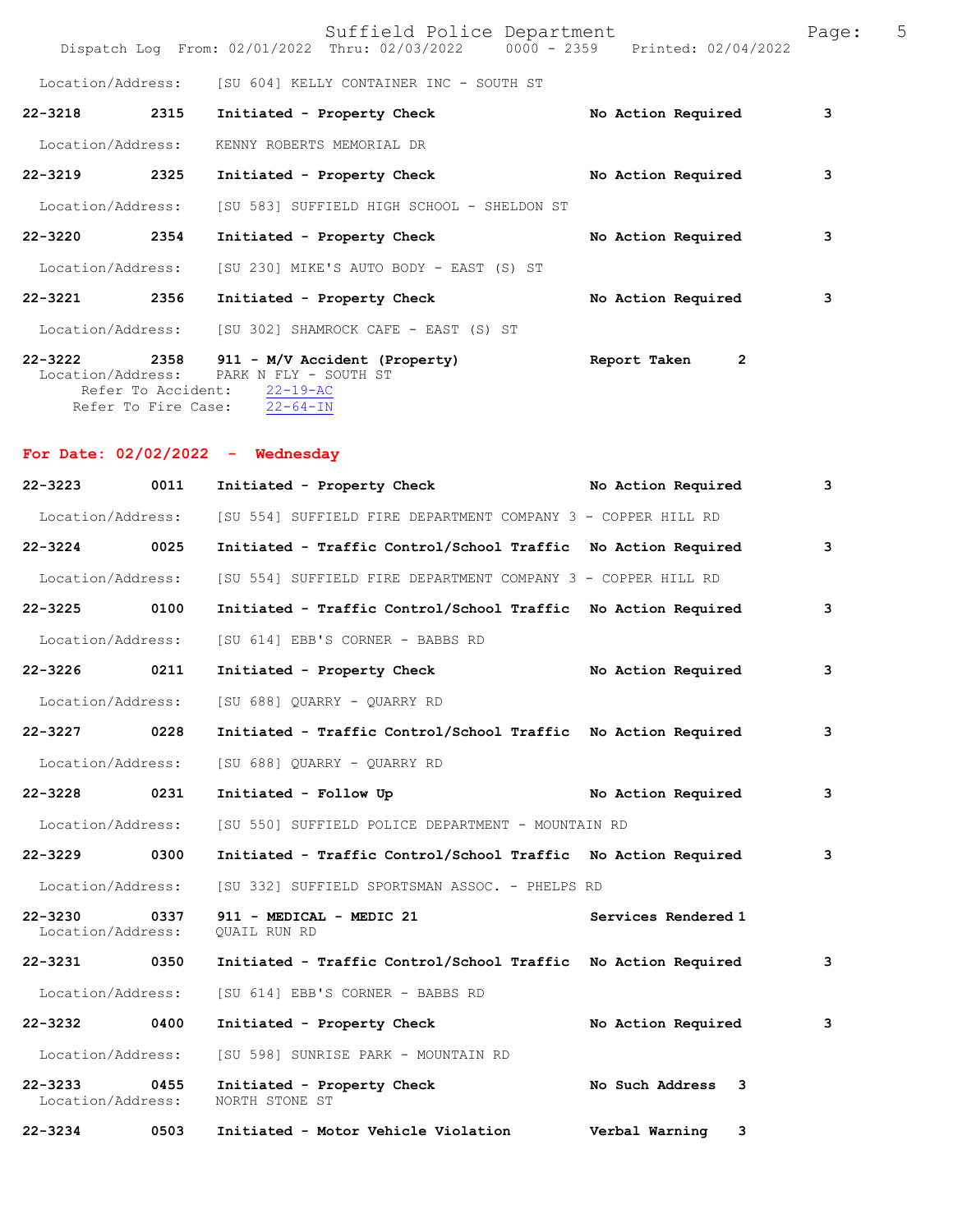|                                                       |                                           | Suffield Police Department<br>Dispatch Log From: 02/01/2022 Thru: 02/03/2022 0000 - 2359 Printed: 02/04/2022    |                               | 6<br>Page: |
|-------------------------------------------------------|-------------------------------------------|-----------------------------------------------------------------------------------------------------------------|-------------------------------|------------|
| Location/Address:                                     |                                           | NORTH STONE ST                                                                                                  |                               |            |
| 22-3235 0526<br>Location/Address:                     |                                           | Initiated - Motor Vehicle Violation<br>NORTH STONE ST                                                           | Verbal Warning<br>3           |            |
| 22-3236 0543<br>Location/Address:                     |                                           | Initiated - Motor Vehicle Violation<br>NORTH STONE ST                                                           | Verbal Warning<br>3           |            |
| 22-3237 0554<br>Location/Address:                     |                                           | Initiated - Motor Vehicle Violation<br>NORTH STONE ST                                                           | Warning Issued<br>3           |            |
| 22-3238 0616                                          |                                           | Initiated - Property Check                                                                                      | No Action Required            | 3          |
| Location/Address:                                     |                                           | [SU 686] HILLTOP FARM - MAPLETON AVE                                                                            |                               |            |
| 22-3240 0708<br>Location/Address:                     |                                           | Initiated - Traffic Control/School Traffic Services Rendered 3<br>[SU 583] SUFFIELD HIGH SCHOOL - SHELDON ST    |                               |            |
| 22-3239                                               | 0711                                      | Initiated - Property Check                                                                                      | No Action Required            | 3          |
| Location/Address:                                     |                                           | [SU 583] SUFFIELD HIGH SCHOOL - SHELDON ST                                                                      |                               |            |
| 22-3241 0718<br>Location/Address:                     |                                           | Initiated - Traffic Control/School Traffic Services Rendered 3<br>[SU 323] SUFFIELD MIDDLE SCHOOL - MOUNTAIN RD |                               |            |
| $\overline{0734}$<br>$22 - 3242$<br>Location/Address: |                                           | Initiated - Motor Vehicle Violation<br>SOUTH ST + PERIMETER RD                                                  | Verbal Warning 3              |            |
| $22 - 3244$<br>3                                      | 0904                                      | Phone - Animal Complaint                                                                                        | Taken/Refered to Other Agency |            |
| Location/Address:                                     |                                           | MOUNTAIN RD                                                                                                     |                               |            |
| 22-3243 0911                                          |                                           | Initiated - Property Check                                                                                      | No Action Required            | 3          |
| Location/Address:                                     |                                           | [SU 614] EBB'S CORNER - BABBS RD                                                                                |                               |            |
| $22 - 3245$<br>Location/Address:                      | $\overline{0}$ 0926<br>Refer To Incident: | Other - Hazardous Condition<br>WL TOWN LINE - SOUTH ST<br>$22 - 59 - OF$                                        | Report Taken<br>2             |            |
| 22-3246                                               | 0945                                      | 911 - MEDICAL - MEDIC 21                                                                                        | Transported to Hospital       | 1          |
| Location/Address:                                     |                                           | [SU 546] MAC DOUGAL CORRECTIONAL CENTER - EAST (S) ST                                                           |                               |            |
| 22-3247                                               | 0949                                      | Walk-In - Follow Up                                                                                             | No Action Required            | 3          |
| Location/Address:                                     |                                           | MOUNTAIN RD                                                                                                     |                               |            |
| 22-3248<br>Location/Address:                          | 1006                                      | Initiated - FINGERPRINTS<br>MOUNTAIN RD                                                                         | Services Rendered 3           |            |
| 22-3249 1036                                          |                                           | Initiated - Community Policing Contact                                                                          | No Action Required            | 3          |
| Location/Address:                                     |                                           | [SU 330] SPAULDING SCHOOL - MOUNTAIN RD                                                                         |                               |            |
| 22-3250                                               | 1040                                      | Initiated - Property Check                                                                                      | No Action Required            | з          |
| Location/Address:                                     |                                           | [SU 323] SUFFIELD MIDDLE SCHOOL - MOUNTAIN RD                                                                   |                               |            |
| 22-3251                                               | 1043                                      | Initiated - Property Check                                                                                      | No Action Required            | 3          |
| Location/Address:                                     |                                           | NORTH GRAND ST                                                                                                  |                               |            |
| $22 - 3252$                                           | 1052                                      | $911 -$ Fraud                                                                                                   | No Action Required            | 3          |
|                                                       |                                           | Location/Address: [SU 102] UNITED BANK/PEOPLE'S - MOUNTAIN RD                                                   |                               |            |
| 22-3253                                               | 1112                                      | Initiated - Property Check                                                                                      | No Action Required            | 3          |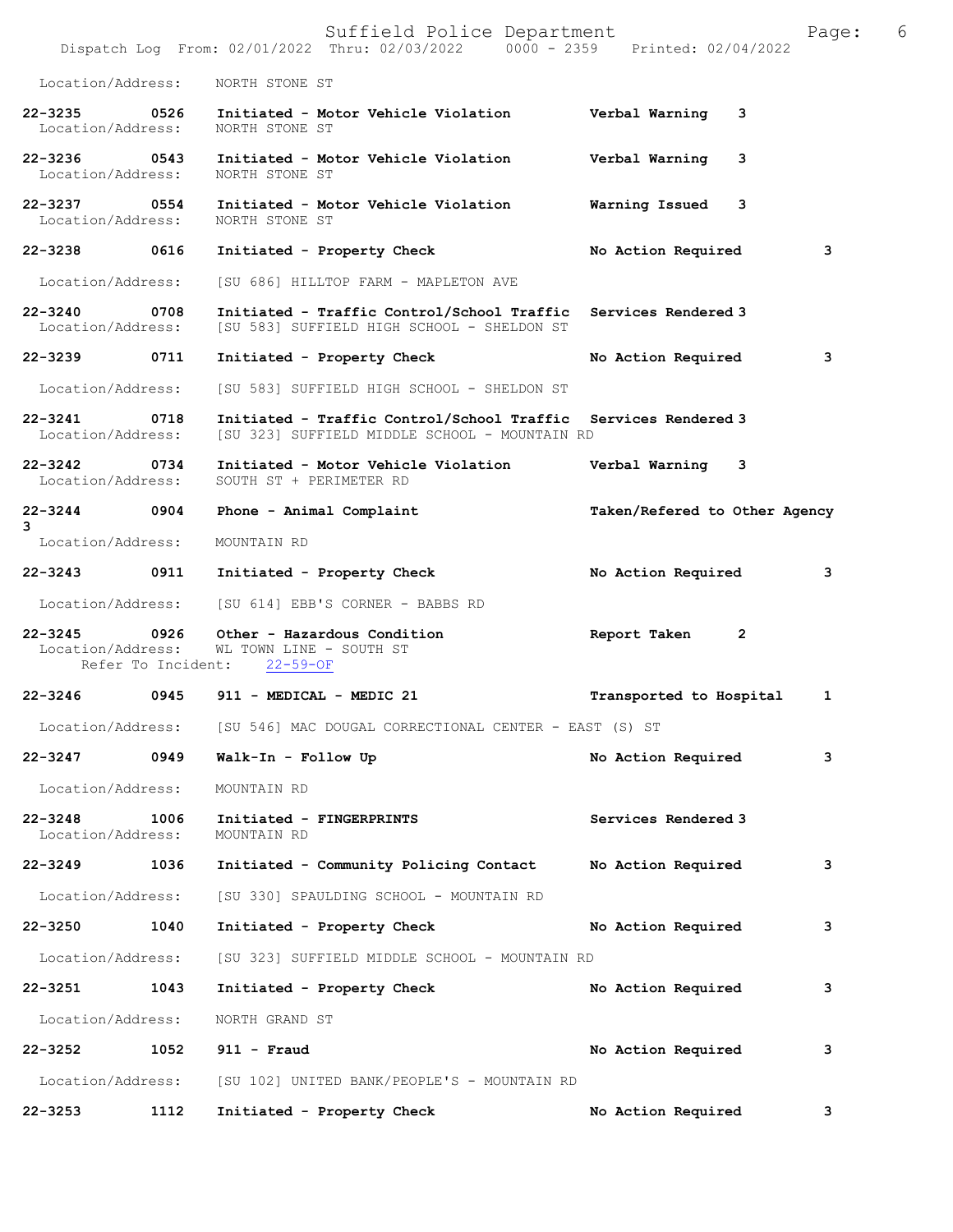|                                                          |      | Suffield Police Department<br>Dispatch Log From: 02/01/2022 Thru: 02/03/2022 0000 - 2359 Printed: 02/04/2022    |                            | 7<br>Page: |
|----------------------------------------------------------|------|-----------------------------------------------------------------------------------------------------------------|----------------------------|------------|
| Location/Address:                                        |      | RATLEY RD                                                                                                       |                            |            |
| $22 - 3254$                                              | 1118 | Initiated - Property Check                                                                                      | No Action Required         | 3          |
| Location/Address:                                        |      | NORTH STONE ST                                                                                                  |                            |            |
| 1126<br>$22 - 3255$<br>Location/Address:                 |      | Initiated - Motor Vehicle Violation<br>SOUTH STONE ST - SHELDON ST                                              | <b>Warning Issued</b><br>3 |            |
| Location/Address:<br>Refer To Incident:                  |      | 22-3256 1137 Phone - Harassment<br>MOUNTAIN RD<br>$22 - 60 - OF$                                                | Report Taken<br>3          |            |
| 22-3257<br>Location/Address:                             | 1232 | Initiated - FINGERPRINTS<br>MOUNTAIN RD                                                                         | Services Rendered 3        |            |
| 22-3258                                                  | 1259 | Initiated - Community Policing Contact                                                                          | No Action Required         | 3          |
| Location/Address:                                        |      | [SU 330] SPAULDING SCHOOL - MOUNTAIN RD                                                                         |                            |            |
| 22-3259                                                  | 1327 | Other - General Information                                                                                     | Cancelled by Complainant   | 3          |
| Location/Address:                                        |      | [SU 583] SUFFIELD HIGH SCHOOL - SHELDON ST                                                                      |                            |            |
| $22 - 3260$<br>Location/Address:<br>Refer To Incident:   | 1347 | Walk-In - General Information<br>MOUNTAIN RD<br>$22 - 61 - OF$                                                  | Report Taken<br>3          |            |
| 22-3261                                                  | 1353 | Initiated - Traffic Control/School Traffic No Action Required                                                   |                            | 3          |
| Location/Address:                                        |      | [SU 583] SUFFIELD HIGH SCHOOL - SHELDON ST                                                                      |                            |            |
| 22-3262 1417                                             |      | 911 - MEDICAL - MEDIC 21                                                                                        | Transported to Hospital    | 1          |
| Location/Address:                                        |      | CRANE HILL RD                                                                                                   |                            |            |
| $22 - 3263$<br>Location/Address:                         | 1426 | Initiated - Traffic Control/School Traffic Services Rendered 3<br>[SU 323] SUFFIELD MIDDLE SCHOOL - MOUNTAIN RD |                            |            |
| $22 - 3264$<br>Location/Address:                         | 1435 | Initiated - Suspicious Activity<br>[SU 583] SUFFIELD HIGH SCHOOL - SHELDON ST                                   | Services Rendered 2        |            |
| 22-3265                                                  | 1439 | Initiated - Community Policing Contact                                                                          | No Action Required         | 3          |
| Location/Address:                                        |      | [SU 323] SUFFIELD MIDDLE SCHOOL - MOUNTAIN RD                                                                   |                            |            |
| 22-3266 1539<br>Location/Address:                        |      | 911 - DUI/Erratic Operation<br>SOUTH MAIN ST                                                                    | Gone Upon Arrival 2        |            |
| 22-3267 1553<br>Location/Address:<br>Refer To Fire Case: |      | Initiated - Fire Department - Still Alarm<br>MOUNTAIN RD<br>$22 - 65 - IN$                                      | 3<br>Report Taken          |            |
| 22-3268                                                  | 1556 | Initiated - Property Check                                                                                      | No Action Required         | 3          |
| Location/Address:                                        |      | BURBANK AVE                                                                                                     |                            |            |
| $22 - 3269$<br>Location/Address:                         | 1602 | Initiated - Harassment<br>[SU 330] SPAULDING SCHOOL - MOUNTAIN RD                                               | Services Rendered 3        |            |
| $22 - 3270$<br>Location/Address:                         | 1621 | Initiated - Motor Vehicle Violation<br>SOUTH GRAND ST + MOUNTAIN RD                                             | Verbal Warning<br>3        |            |
| 22-3271 1632<br>Location/Address:                        |      | Initiated - Motor Vehicle Violation<br>400 BLOCK - SOUTH STONE ST                                               | Verbal Warning<br>3        |            |
| 22-3272<br>1639<br>Location/Address:                     |      | Initiated - Motor Vehicle Violation<br>300 BLOCK - SOUTH STONE ST                                               | Verbal Warning<br>3        |            |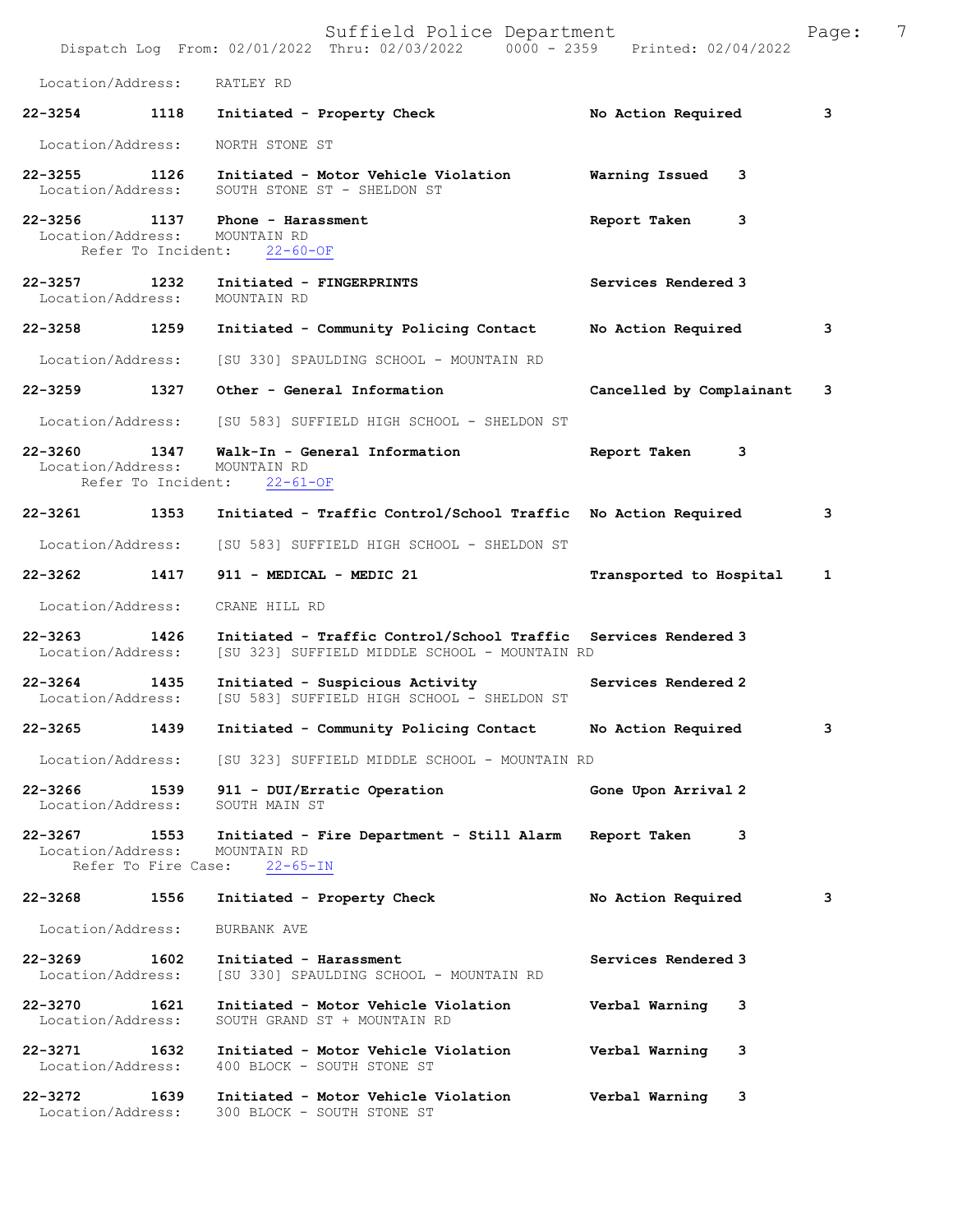|                                   |                            | Suffield Police Department<br>Dispatch Log From: 02/01/2022 Thru: 02/03/2022 0000 - 2359 Printed: 02/04/2022 |                                | - 8<br>Page: |
|-----------------------------------|----------------------------|--------------------------------------------------------------------------------------------------------------|--------------------------------|--------------|
| 22-3273 1648<br>Location/Address: |                            | Initiated - Motor Vehicle Violation - - - - Verbal Warning<br>SOUTH GRAND ST + SHELDON ST                    | 3                              |              |
| 22-3274 1654<br>Location/Address: |                            | Initiated - Motor Vehicle Violation<br>SOUTH STONE ST + SHELDON ST                                           | Verbal Warning<br>3            |              |
| 22–3275 1742                      |                            | Initiated - Community Policing Contact No Action Required                                                    |                                | 3            |
| Location/Address:                 |                            | [SU 69] CVS PHARMACY - MOUNTAIN RD                                                                           |                                |              |
| 22-3277 1800<br>Location/Address: |                            | Initiated - Assist Motorist<br>VIC OF GOOSEBERRY - BRIDGE ST                                                 | Services Rendered 3            |              |
|                                   |                            | 22-3276 1802 Initiated - Property Check                                                                      | No Action Required             | 3            |
|                                   |                            | Location/Address: [SU 625] HIGHLAND PARK MARKET - BRIDGE ST                                                  |                                |              |
| 22-3278<br>Location/Address:      | 1827<br>Refer To Incident: | Walk-In - M/V Accident (Property)<br>BOSTON NECK RD<br>$22 - 62 - OF$                                        | Report Taken<br>$\overline{2}$ |              |
| 22-3279 1843                      |                            | Initiated - Community Policing Contact                                                                       | No Action Required             | 3            |
| Location/Address:                 |                            | [SU 626] SUFFIELD TOWN HALL - MOUNTAIN RD                                                                    |                                |              |
| 22-3280 1901                      |                            | Initiated - Community Policing Contact                                                                       | No Action Required             | 3            |
| Location/Address:                 |                            | [SU 626] SUFFIELD TOWN HALL - MOUNTAIN RD                                                                    |                                |              |
| 22-3281 1908                      |                            | Phone - Assist Motorist                                                                                      | No Action Required             | 3            |
|                                   | Location:                  | 83-85 SOUTH GRAND ST                                                                                         |                                |              |
| $22 - 3282$                       | 2024                       | Initiated - Property Check                                                                                   | No Action Required             | 3            |
| Location/Address:                 |                            | [SU 119] FRANCESCO'S RESTAURANT - MOUNTAIN RD                                                                |                                |              |
| 22-3283 2030                      |                            | Initiated - Follow Up                                                                                        | No Action Required             | 3            |
| Location/Address:                 |                            | BOSTON NECK RD                                                                                               |                                |              |
| $22 - 3284$<br>Location/Address:  | 2042                       | 911 - MEDICAL - MEDIC 21<br>HIGH ST                                                                          | Services Rendered 1            |              |
| 22-3285 2138                      |                            | Initiated - Property Check                                                                                   | No Action Required             | 3            |
|                                   |                            | Location/Address: [SU 688] QUARRY - QUARRY RD                                                                |                                |              |
| 22-3286                           | 2153                       | Initiated - Property Check                                                                                   | No Action Required             | 3            |
| Location/Address:                 |                            | [SU 928] STRATTON FARMS - STRATTON FARMS RD                                                                  |                                |              |
| 22-3287 2202                      |                            | Initiated - Property Check                                                                                   | No Action Required             | 3            |
| Location/Address:                 |                            | [SU 689] STATE LINE TURNAROUND - MOUNTAIN RD                                                                 |                                |              |
| 22-3288 2206                      |                            | Initiated - Property Check No Action Required                                                                |                                | 3            |
| Location/Address:                 |                            | [SU 554] SUFFIELD FIRE DEPARTMENT COMPANY 3 - COPPER HILL RD                                                 |                                |              |
| 22-3289                           | 2323                       | Initiated - General Information No Action Required                                                           |                                | 3            |
|                                   |                            | Location/Address: [SU 550] SUFFIELD POLICE DEPARTMENT - MOUNTAIN RD                                          |                                |              |

## **For Date: 02/03/2022 - Thursday**

| $22 - 3290$ | 0009 | Initiated - Property Check | No Action Required |  |
|-------------|------|----------------------------|--------------------|--|
|-------------|------|----------------------------|--------------------|--|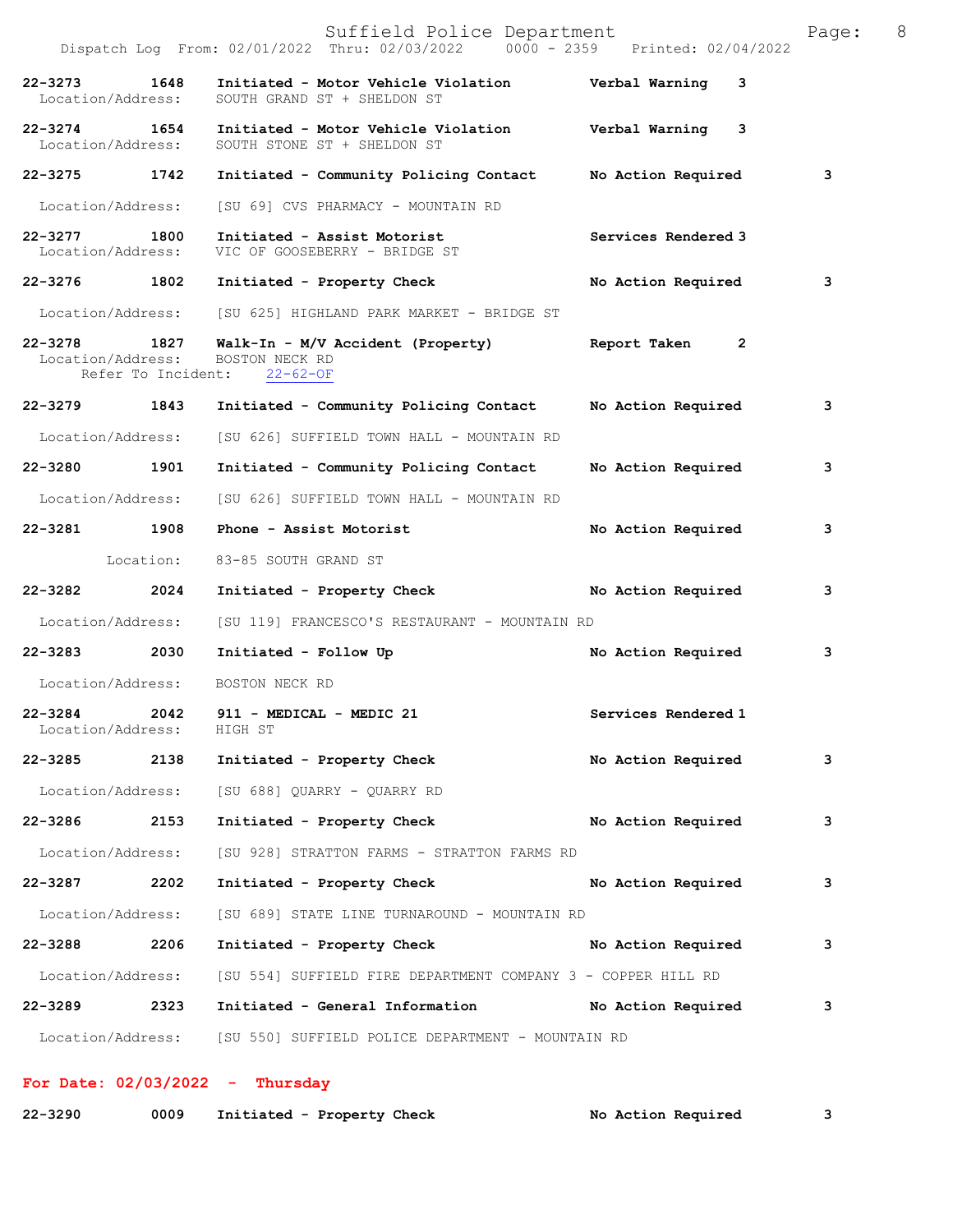|                   |      | Suffield Police Department<br>Dispatch Log From: 02/01/2022 Thru: 02/03/2022   0000 - 2359   Printed: 02/04/2022 |                           | Page: | 9 |
|-------------------|------|------------------------------------------------------------------------------------------------------------------|---------------------------|-------|---|
|                   |      | Location/Address: [SU 140] GUYS AUTO SALES - MOUNTAIN RD                                                         |                           |       |   |
| 22-3291 0024      |      | Initiated - Property Check No Action Required                                                                    |                           | 3     |   |
| Location/Address: |      | [SU 614] EBB'S CORNER - BABBS RD                                                                                 |                           |       |   |
| 22-3292 0038      |      | Initiated - Property Check No Action Required                                                                    |                           | 3     |   |
| Location/Address: |      | [SU 33] SUFFIELD CORDIAL SHOPPE - MAPLETON AVE                                                                   |                           |       |   |
| 22-3293 0043      |      | Initiated - Property Check No Action Required                                                                    |                           | 3     |   |
| Location/Address: |      | [SU 6] AIRWAYS GOLF COURSE - SOUTH GRAND ST                                                                      |                           |       |   |
| 22-3294 0043      |      | Initiated - Property Check No Action Required                                                                    |                           | 3     |   |
| Location/Address: |      | [SU 598] SUNRISE PARK - MOUNTAIN RD                                                                              |                           |       |   |
| 22-3295 0048      |      | Initiated - Property Check No Action Required                                                                    |                           | 3     |   |
| Location/Address: |      | [SU 583] SUFFIELD HIGH SCHOOL - SHELDON ST                                                                       |                           |       |   |
| 22-3296 0058      |      | Initiated - Property Check No Action Required                                                                    |                           | 3     |   |
| Location/Address: |      | [SU 689] STATE LINE TURNAROUND - MOUNTAIN RD                                                                     |                           |       |   |
| 22-3297 0102      |      | Initiated - Property Check No Action Required                                                                    |                           | 3     |   |
| Location/Address: |      | [SU 554] SUFFIELD FIRE DEPARTMENT COMPANY 3 - COPPER HILL RD                                                     |                           |       |   |
| 22-3298 0102      |      | Initiated - Property Check No Action Required                                                                    |                           | 3     |   |
| Location/Address: |      | [SU 553] SUFFIELD FIRE DEPARTMENT COMPANY 4 - THOMPSONVILLE RD                                                   |                           |       |   |
| 22-3299 0158      |      | Initiated - Property Check No Action Required                                                                    |                           | 3     |   |
| Location/Address: |      | [SU 333] SUFFIELD VETERINARY HOSPITAL - EAST (S) ST                                                              |                           |       |   |
| 22-3300 0214      |      | Initiated - Property Check No Action Required                                                                    |                           | 3     |   |
|                   |      | Location/Address: [SU 606] POULIN ENTERPRISES INC - SOUTH ST                                                     |                           |       |   |
| 22-3301           | 0217 | Initiated - Property Check                                                                                       | No Action Required        | 3     |   |
| Location/Address: |      | [SU 1241] M & J BUS INC - SOUTH ST                                                                               |                           |       |   |
| 22-3302 0232      |      | Initiated - Property Check No Action Required                                                                    |                           | 3     |   |
| Location/Address: |      | [SU 115] FOOD BAG (AMG RETAIL LLC #519) - MOUNTAIN RD                                                            |                           |       |   |
| 22-3303 0316      |      | Initiated - Property Check                                                                                       | No Action Required        | 3     |   |
| Location/Address: |      | [SU 614] EBB'S CORNER - BABBS RD                                                                                 |                           |       |   |
| 22-3304 0321      |      | Initiated - Property Check                                                                                       | <b>No Action Required</b> | 3     |   |
| Location/Address: |      | [SU 1239] LUCKY'S PUB - UCAR ST                                                                                  |                           |       |   |
| 22-3305 0324      |      | Initiated - Property Check No Action Required                                                                    |                           | 3     |   |
| Location/Address: |      | [SU 583] SUFFIELD HIGH SCHOOL - SHELDON ST                                                                       |                           |       |   |
| 22-3306 0338      |      | Initiated - Property Check                                                                                       | No Action Required        | 3     |   |
| Location/Address: |      | [SU 2] A NEW ENGLAND AUTO & TRUCK - EAST (S) ST                                                                  |                           |       |   |
| 22-3307 0343      |      | Initiated - Property Check                                                                                       | No Action Required        | 3     |   |
|                   |      | Location/Address: RATLEY RD                                                                                      |                           |       |   |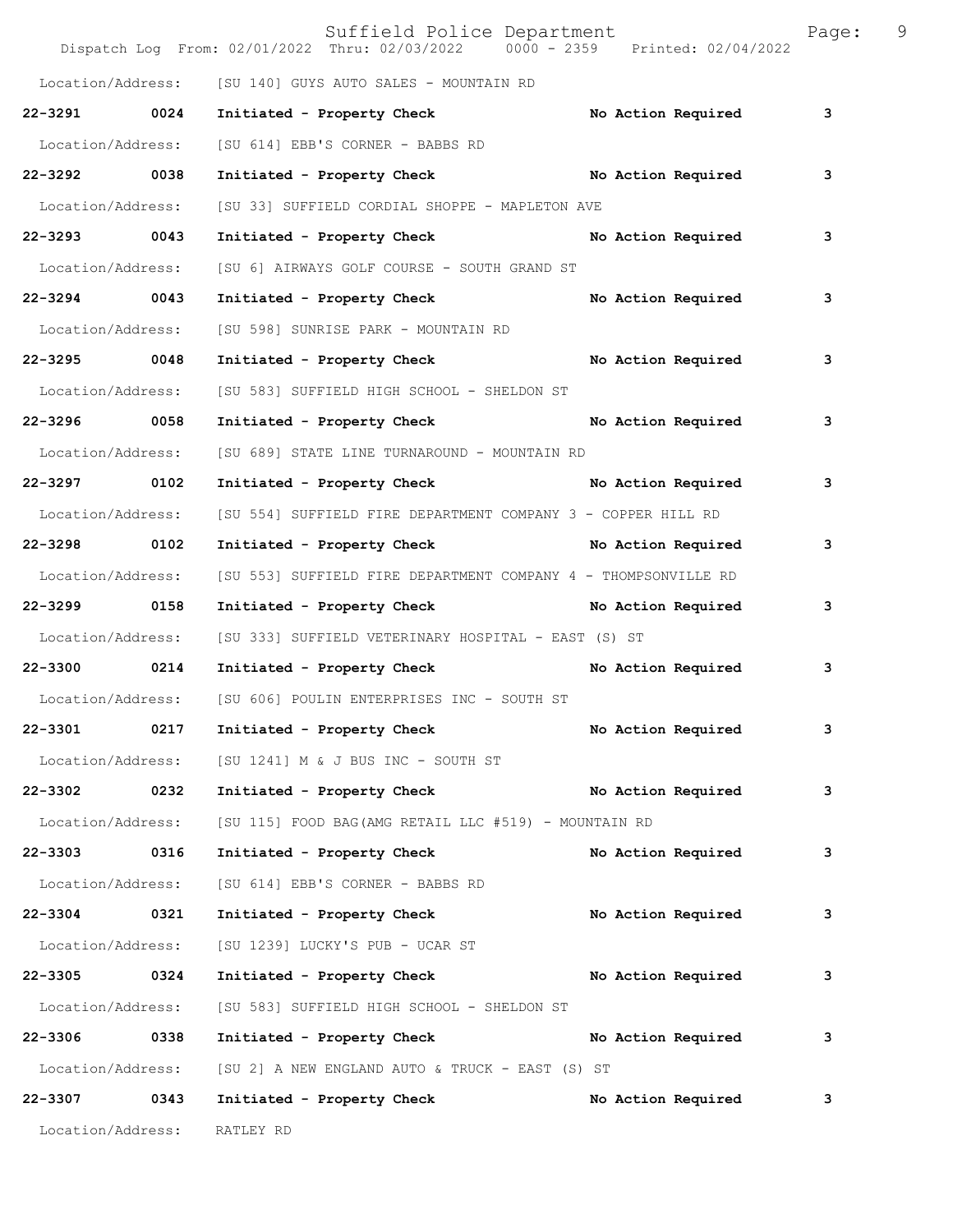Suffield Police Department Fage: 10

Dispatch Log From: 02/01/2022 Thru: 02/03/2022 0000 - 2359 Printed: 02/04/2022

| 22-3308                           | 0350               | Initiated - Property Check                                                                                             | No Action Required      | 3 |
|-----------------------------------|--------------------|------------------------------------------------------------------------------------------------------------------------|-------------------------|---|
| Location/Address:                 |                    | [SU 136] SUFFIELD LUMBER COMPANY - NORTH GRAND ST                                                                      |                         |   |
| 22-3309 0355                      |                    | Initiated - Property Check                                                                                             | No Action Required      | 3 |
| Location/Address:                 |                    | [SU 1241] M & J BUS INC - SOUTH ST                                                                                     |                         |   |
| 22-3310 0403                      |                    | Initiated - Property Check No Action Required                                                                          |                         | 3 |
| Location/Address:                 |                    | [SU 6] AIRWAYS GOLF COURSE - SOUTH GRAND ST                                                                            |                         |   |
| 22-3311 0410                      |                    | Initiated - Property Check                                                                                             | No Action Required      | 3 |
| Location/Address:                 |                    | [SU 380] WEST SUFFIELD SHOPS - MOUNTAIN RD                                                                             |                         |   |
| 22-3312 0422                      |                    | Initiated - Property Check                                                                                             | No Action Required      | 3 |
| Location/Address:                 |                    | [SU 334] SUFFIELD VILLAGE SHOPPING CENTER - BRIDGE ST                                                                  |                         |   |
| 22-3313 0429                      |                    | Initiated - Traffic Control/School Traffic No Action Required                                                          |                         | 3 |
| Location/Address:                 |                    | MOUNTAIN RD                                                                                                            |                         |   |
| 22-3314 0525                      |                    | Initiated - Traffic Control/School Traffic No Action Required                                                          |                         | 3 |
| Location/Address:                 |                    | BRIDGE ST                                                                                                              |                         |   |
| 22-3315 0714                      |                    | Initiated - Traffic Control/School Traffic No Action Required                                                          |                         | 3 |
| Location/Address:                 |                    | [SU 583] SUFFIELD HIGH SCHOOL - SHELDON ST                                                                             |                         |   |
| 22-3316<br>Location/Address:      | 0718               | Initiated - Traffic Control/School Traffic<br>[SU 323] SUFFIELD MIDDLE SCHOOL - MOUNTAIN RD                            | Services Rendered 3     |   |
| 22-3317 0800                      |                    | Initiated - Community Policing Contact Mo Action Required                                                              |                         | 3 |
| Location/Address:                 |                    | [SU 583] SUFFIELD HIGH SCHOOL - SHELDON ST                                                                             |                         |   |
| 22-3318 0949                      |                    | 911 - MEDICAL - MEDIC 21                                                                                               | Transported to Hospital | 1 |
|                                   |                    | Location/Address: CHELTENHAM CT                                                                                        |                         |   |
| 22-3319                           | 1003               | Initiated - Community Policing Contact Mo Action Required                                                              |                         | 3 |
|                                   |                    | Location/Address: [SU 330] SPAULDING SCHOOL - MOUNTAIN RD                                                              |                         |   |
| 22-3320 1226                      |                    | 911 - MEDICAL - MEDIC 21                                                                                               | Transported to Hospital | 1 |
|                                   |                    | Location/Address: [SU 324] THE SUFFIELD HOUSE - CANAL RD                                                               |                         |   |
| 22-3321<br>Location/Address:      |                    | 1249 911 - Disorderly Group<br>HARMON DR<br>Refer To Incident: 22-64-OF                                                | Report Taken<br>1       |   |
| 22-3322                           | Refer To Incident: | 1319 Initiated - General Information<br>Location/Address: [SU 583] SUFFIELD HIGH SCHOOL - SHELDON ST<br>$22 - 63 - OF$ | Report Taken<br>3       |   |
| 22–3323 1354<br>Location/Address: |                    | Initiated - Traffic Control/School Traffic Services Rendered 3<br>[SU 583] SUFFIELD HIGH SCHOOL - SHELDON ST           |                         |   |
| $22 - 3324$<br>Location/Address:  | 1423               | Initiated - Traffic Control/School Traffic Services Rendered 3<br>[SU 323] SUFFIELD MIDDLE SCHOOL - MOUNTAIN RD        |                         |   |
| Location/Address: EMILY WAY       |                    | 22-3325 1515 911 - MEDICAL - MEDIC 21<br>Refer To Incident: 22-65-OF                                                   | Report Taken<br>1       |   |